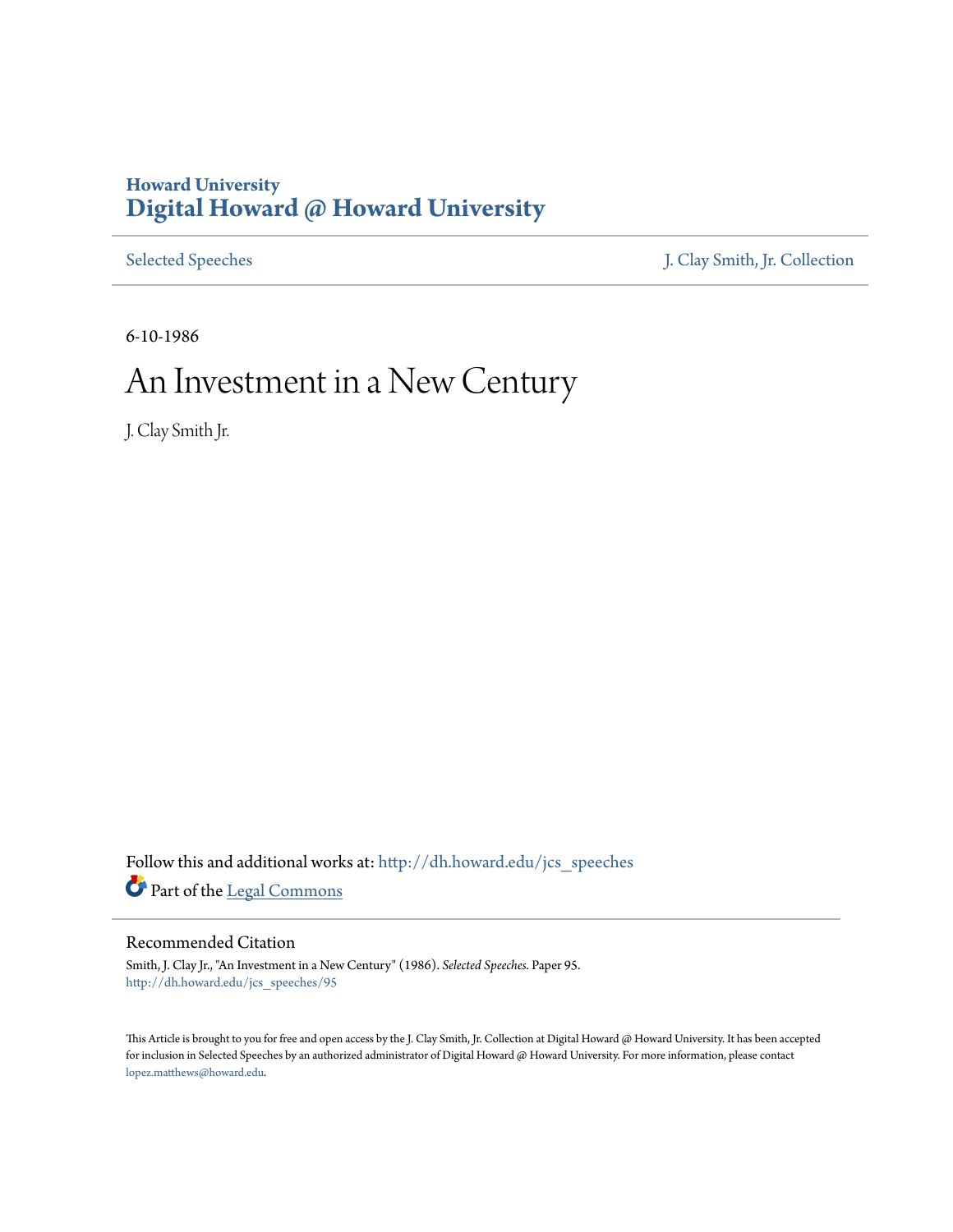#### AN INVESTMENT IN A NEW CENTURY

By

### Dean J. Clay Smith, Jr.

The Howard University School of Law has a long and illustrious history. Founded on January 6, 1869, in Washington, D.C., with an initial enrollment of six students, it opened its doors as a department in the University which had been founded in 1867. The Law School was accredited by the American Bar Association in 1930 and by the American Association of Law Schools in 1931.

John Mercer Langston was selected as the first dean of the Howard Law School. Dean Langston aided in the election of President Ulysees Grant in the presidential election of 1869. Dean Langston, an ex slave, was educated at Oberlin College, and was a successful member of the Ohio Bar.

In 1875 Dean Langston resigned the deanship to become the acting president of Howard University. He subsequently served: as Consul General of the United States to the Republic of Haiti, Congressman from the Commonwealth of Virginia and the first president of Virginia State College.

Howard University School of Law has been fortunate to have a succession of distinguished deans and faculty, comprised of both blacks and whites, who have charted the School's course for more than a hundred years. In 1882, Benjamin F. Leighton, white, was appointed dean. He served in that'capacity for thirty-nine years. During Dean Leighton, tenure, the faculty was enlarged, and included the most famous names in law lectures, names such as John Marshall Harlan, Associate Justice of the Supreme Court, and the visionary dissenter

## in Plessy v. Ferguson.

In more recent years, the Law School has been led by men and women of vision who believed that disadvantaged Americans should have an opportunity to study law. These deans have included: Dr. Charles Hmilton Houston, Dr. William Henry Hastie, Dr. George M. Johnson, Dr. James Madison Nabrit, Jr.,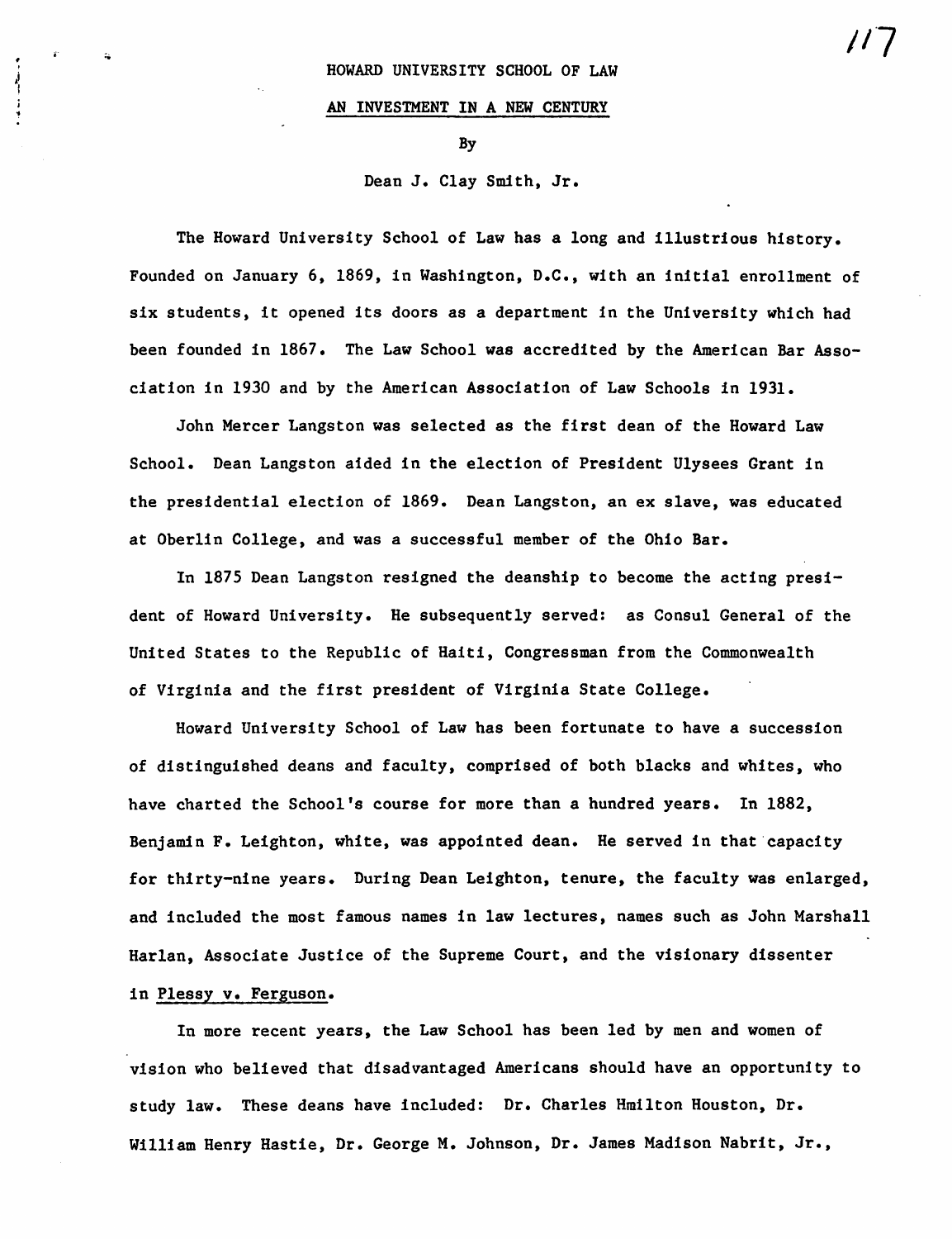Spottswood W. Robinson, III, Clarence Clyde Ferguson, Jr., Patricia Roberts Harris, James Aaron Washington, Paul E. Miller, Sr., Charles T. Duncan, Wiley A. Branton and John T. Baker.

The Howard Law School is different from most law schools. It is different because it has traditionally beckoned all peoples to its classroom. Throughout the history of the Law School, it has opened its doors to minorities, to the disadvantaged, to persons of all races, colors, religions and creeds. In 1872, four years after the Law School was founded, Charlotte E. Ray became the first woman to be graduated from the School. White women applied and were admitted to Howard because other American law schools barred them from admission on the basis of gender. Because of the affirmative policy of Howard Law School, white women, such as Emma Gillette, a founder of American University School of Law, and Cynthia Cleveland, the niece of President Grover Cleveland, were admitted and were graduated from the Law School, as were men, such as George N. Atkinson, later Governor of West Virginia. In the wake of these notables, some of the outstanding black female scholars who have made their mark include: Goler Teal Butcher who became the first woman editor of the Howard Law Journal ~1~·~·~ in 1957, and Ms. 8' **is** Straker who served as Law Librarian and Instructor. Women of all races continue to receive their education and serve on the faculty at Howard Law School and to make valuable contributions to society.

Our distinguished graduates include several from Puerto Rico. In 1915, Diego Engenio Ramos was graduated from the Law School. He later became the Recorder of Deeds at Arecibo, Puerto Rico. A 1923 graduate, Benigno Pacheco Tizol became the General Counsel for the Catholic Church of Puerto Rico, and was a pioneer member of the Inter-American Bar Association. No ethnic group is unrepresented in our history of graduates. Not all law schools in this nation can boast of the opportunity afforded by Howard University School of

Law.

-2-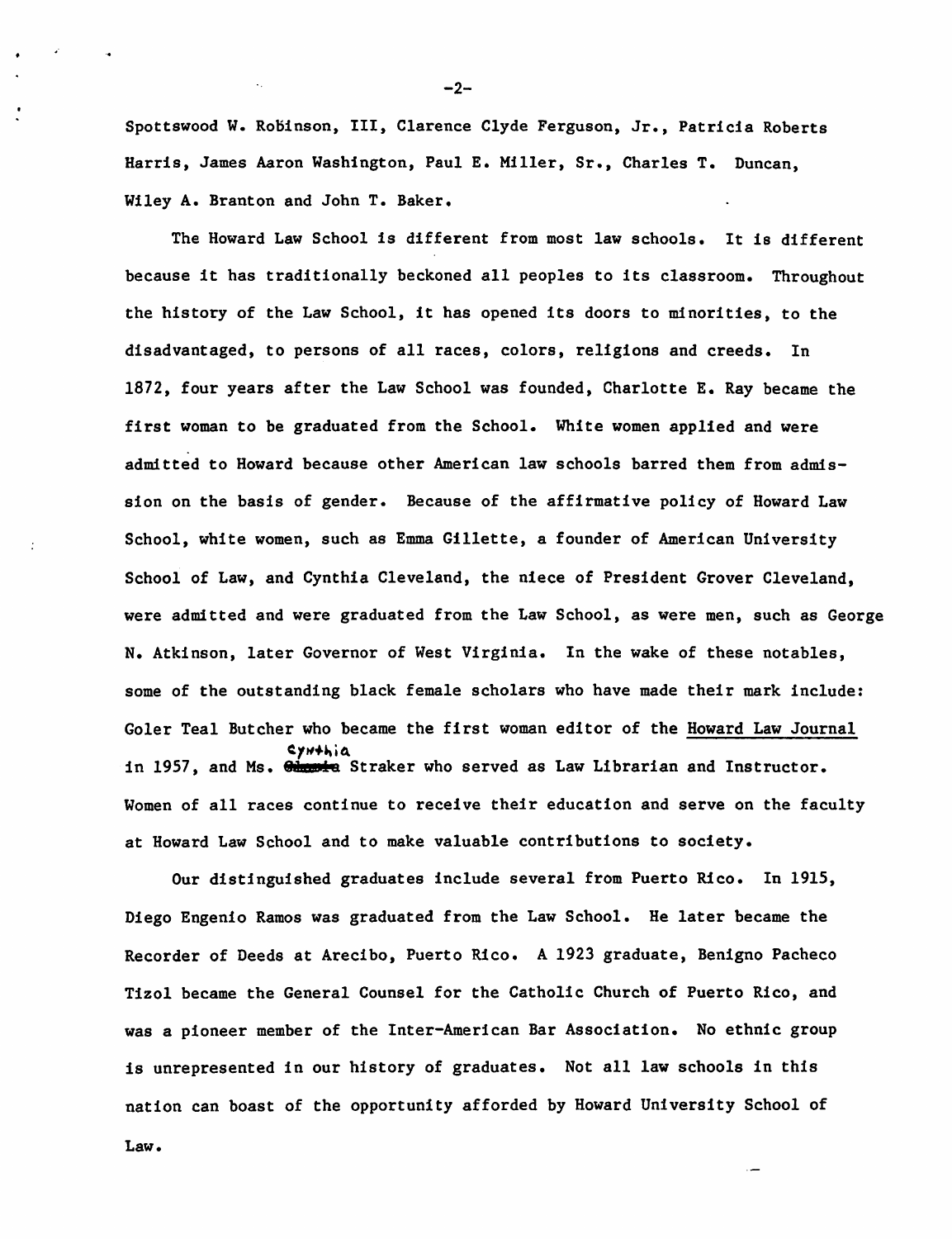The Law Faculty has always played a strong and vigorous role in the accomplishments of the Law School. Since the inception of the Law School, the faculty has'been racially diverse, starting with Albert Gallatin Riddle, a white abolitionist writer and vigorous advocate of equal rights in the period following the Civil War, to other white professors such as Professors Howard Glickstein, Newton Pacht, Irving Ferman and others who have distinguished themselves.

The Law Faculty has always had strong and dedicated teachers. Among those who have carved their contributions in the minds of such students as Associate Justice Thurgood Marshall of the United States Supreme Court, are: William H. H. Hart, William E. Taylor, Leon A. Ransom, George E. C. Hayes, W. Robert Ming, Ollie May Cooper, Dr. Oliver Morse, Jeanus B. Parks, Jr., and the venerable Herbert O. Reid, Sr., the current Charles Hamilton Houston Distinguished Professor of Law.

The Law School progressed through the 1960's under the strong, dynamic leadership of Harvard law graduate Clarence Clyde Fersugon, Jr., who personally was responsible for securing large financial assistance grants from major foundations during that period. These funds allowed blacks and disadvantaged law students to receive financial aid needed to defray tuition costs and to supplement work study programs.

Today, the Law School looks forward to the New Century with the hope, strength and dedication provided by its distinguished faculty and students. Our multi-talented faculty, representing many of the finest law schools in the country, builds upon over a hundred years of experience in training students for the practice of law.

Howard University School of Law remains commdtted to the ideals and the

 $-3-$